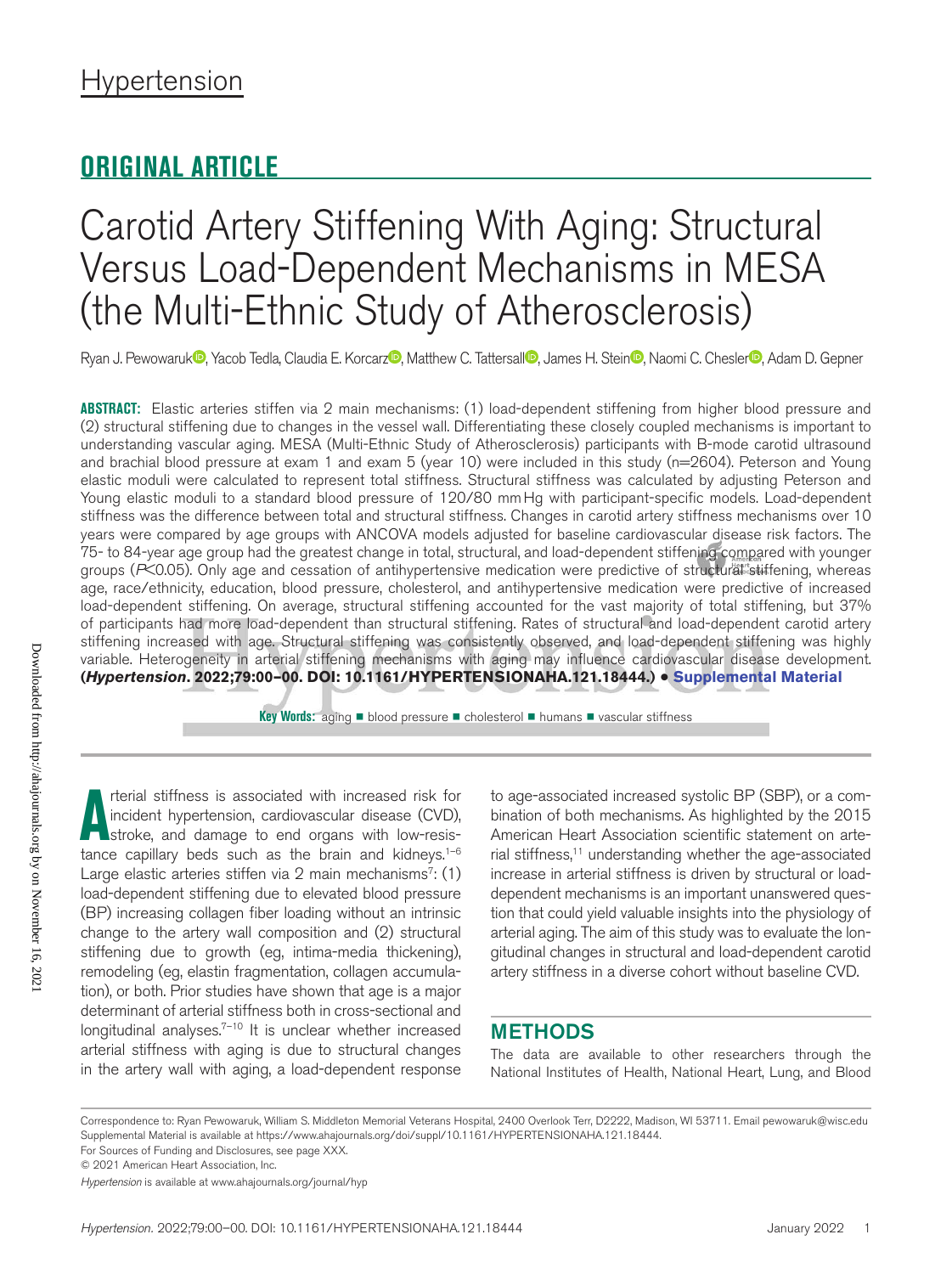## Novelty and Significance

## What Is New?

- This study is the first to quantify the age-associated longitudinal changes in structural and load-dependent carotid artery stiffness in a large, multiethnic cohort study with a decade of observation.
- On average, the vast majority of the age-associated increases in carotid artery stiffness were due to structural stiffening intrinsic to the arterial wall rather than being a concomitant effect of increased systolic BP with aging.
- There was high individual variability; 37% of participants had more load-dependent than structural stiffening.

## What Is Relevant?

- The longitudinal rates of structural and load-dependent carotid artery stiffening increased with age.
- Results suggest that load-dependent stiffness could be a more modifiable component of arterial stiffness compared with the structural stiffness component.
- Load-dependent stiffness could be novel target for hypertension management and antihypertensive therapy.

## Summary

Over a decade of aging, structural carotid artery stiffening was consistently observed, and load-dependent carotid artery stiffening was highly variable.

## Nonstandard Abbreviations and Acronyms

| ΒP          | blood pressure                        |
|-------------|---------------------------------------|
| <b>CVD</b>  | cardiovascular disease                |
| <b>MESA</b> | Multi-Ethnic Study of Atherosclerosis |
| PEM         | Peterson elastic modulus              |
| SBP         | systolic blood pressure               |
| YEM         | Young elastic modulus                 |
|             |                                       |

Institute, Biologic Specimen and Data Repository Information Coordinating Center.12 Analytic methods may be requested from the author. Researchers with interest in the ultrasound images or other study materials are invited to contact MESA (Multi-Ethnic Study of Atherosclerosis) via the study authors about access to images, which are held internally at MESA because of the size of the archive and to protect participant privacy in accordance with participant consent.

## Study Participants and Design

The MESA is a large prospective cohort study investigating the prevalence, causes, and progression of subclinical CVD. MESA has a population-based sample of 6814 men and women aged 45 to 84 years, free of known CVD at baseline, recruited from 6 US communities. The study objectives and design have been published previously.13 All participants gave informed consent for the study protocol, which was approved by the institutional review boards of the ultrasound reading center and all MESA field centers.

The present analyses include a subset of MESA participants with valid carotid distensibility measurements at the first (baseline) and fifth examinations who were not missing key covariates (n=2604; Figure S1: flowchart). Demographic, medical history, and laboratory data for the present study were obtained from the first (July 2000 to August 2002) and fifth (April 2010 to February 2012) examinations of the cohort. Hypertension was defined as SBP ≥140 mmHg, diastolic BP ≥90 mmHg, or use of antihypertensive medications. Diabetes was defined as fasting blood glucose ≥126 mg/dL or use of antiglycemic medications. Impaired fasting glucose was defined as blood glucose of 100 to 125 mg/dL. Total and high-density lipoprotein cholesterol levels were measured after a 12-hour fast. Low-density lipoprotein cholesterol was calculated.

## **B-Mode Ultrasound and Brachial BP Measurements**

At examination 1, B-mode ultrasound video-loop recordings of a longitudinal section of the distal right common carotid artery were recorded on S-VHS videotapes using a Logiq 700 ultrasound system (General Electric Medical Systems; transducer frequency, 13 MHz). Videotaped images were digitized at high resolution and frame rates using a medical digital recording device (PACSGEAR, Pleasanton, CA), which were converted into DICOM-compatible digital records. At examination 5, a similar protocol was performed using the same ultrasound and digitizing equipment; however, the video output was directly digitized using the same medical digital recording settings without the use of videotape. Certified and trained sonographers from all 6 MESA sites used selected reference images from examination 1 to match the scanning conditions of the initial study, including common carotid artery display depth, angle of approach, surrounding tissues and internal landmarks, degree of jugular venous distension, and ultrasound system settings. After 10 minutes of rest in the supine position and immediately before ultrasound image acquisition, repeated measures of brachial BP were obtained using a standardized protocol with an automated upper arm sphygmomanometer (DINAMAP; GE Medical Systems, Milwaukee, WI). Ultrasound images were reviewed and interpreted by the MESA Carotid Ultrasound Reading Center (the University of Wisconsin Atherosclerosis Imaging Research Program, Madison, WI). Systolic and diastolic diameters were determined as the largest and smallest diameters during the cardiac cycle. All measurements were made manually tracing a 1-cm-long segment and performed in triplicate from 2 to 3 consecutive cardiac cycles. Internal and external artery diameters were measured using Access Point Web, version 3.0 (Freeland Systems LLC, Carmel, IN).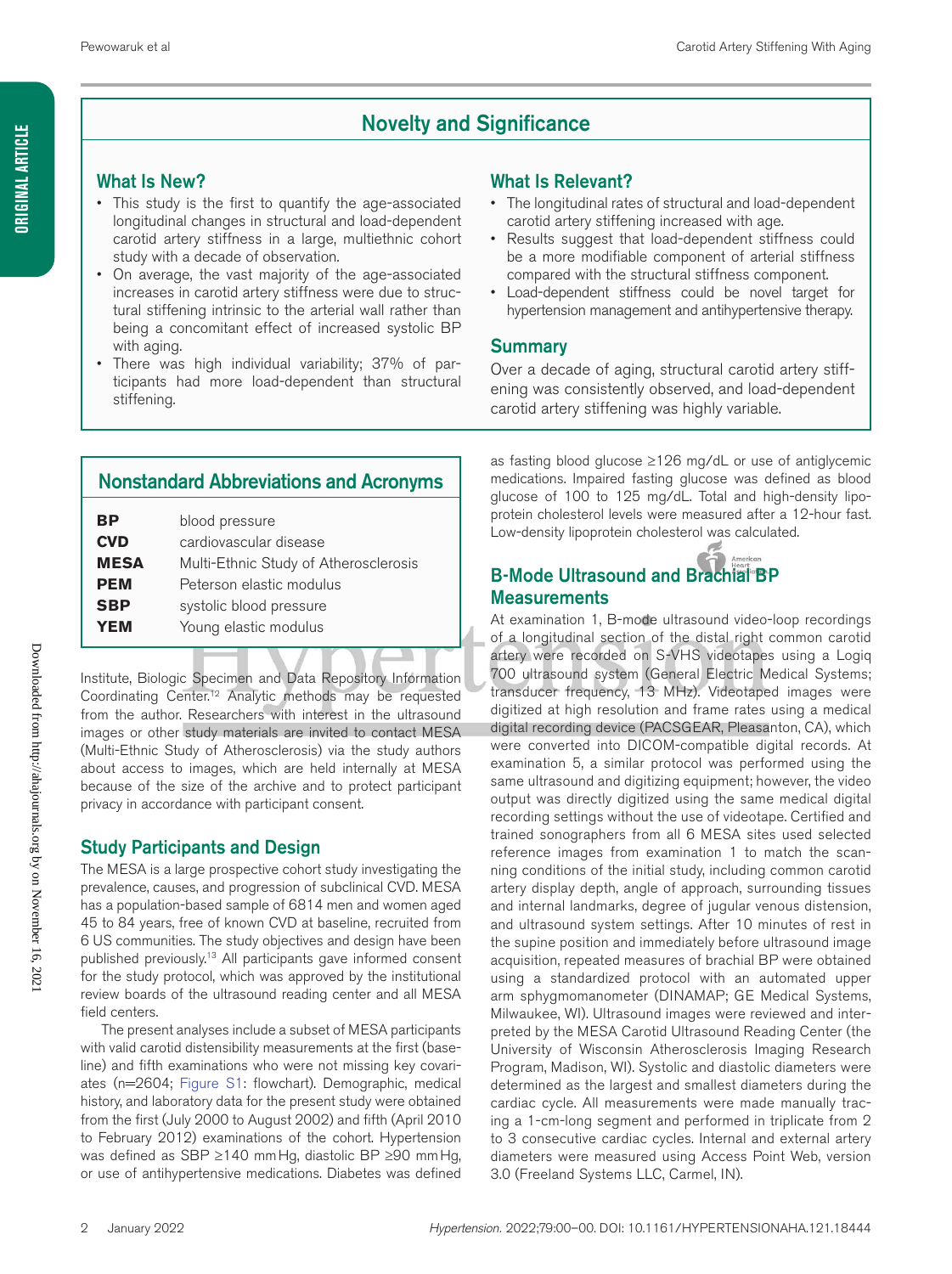## Carotid Artery Stiffness

Peterson elastic modulus (PEM) was calculated<sup>14</sup>:

$$
PEM = \frac{VpDd^2}{(Ds^2 - Dd^2)}
$$
 (1)

where *Ds* represents the internal arterial diameter at peak systole, *Dd* represents the internal diameter at end diastole, and *Δp* represents the brachial BP difference between the systolic and diastolic measurements (pulse pressure). Young elastic modulus (YEM) was calculated<sup>14</sup>:

$$
YEM = PEM\left(\frac{Dd}{h}\right) \tag{2}
$$

where *h* is the carotid artery wall thickness at end diastole.

To differentiate the structural and load-dependent components of carotid artery stiffness, a participant-specific exponential model was used to describe arterial mechanics<sup>15</sup> using a nonlinear stiffness parameter at the common reference pressure of 120/80 mmHg.

PEM and YEM were calculated at this reference pressure to represent the structural arterial stiffness. All participants were compared at the same reference pressure. The mathematical equations are included as Supplemental Material. The load-dependent arterial stiffness was calculated as the difference between total PEM and YEM calculated at the individuals' measured BP and the structural arterial stiffness (Figure 1). An individual's load-dependent stiffness will be positive if their BP is greater than the 120/80 reference pressure and negative if their BP is less than the 120/80 reference pressure.

#### Statistical Analysis

Results are reported as mean and SD for continuous variables. Categorical variables are reported as percentages.

Baseline age was classified into 4 categories by decade: 45 to 54, 55 to 65, 65 to 74, and 75 to 84. Differences in carotid artery stiffness parameters from baseline to examination 5 between age categories were assessed using ANCOVA models. ANCOVA models were adjusted for baseline covariates: sex, race/ethnicity, study site, education level, income, traditional CVD risk factors (body mass index, diabetes status, SBP, smoking status, lipids), baseline use of lipid-lowering medications, and use of antihypertensive medications ([1] never treated with antihypertensive medication, [2] continuous treatment with antihypertensive medication, [3] started treatment with antihypertensive medication, and [4] stopped treatment with antihypertensive medication). ANCOVA model results used a Bonferroni correction to account for multiple comparisons, and results are presented as estimated means and 95% CIs. To identify the impact that the reference pressure of 120/80 mmHg had on our calculations, a sensitivity analysis was performed by repeating ANCOVA analyses with reference pressures of 105/70, 135/90, and 160/90 mmHg. A second set of ANCOVA models was also created that included all covariates in the primary models and added the change in intima-media thickness, diastolic diameter, SBP, and pulse pressure as covariates from exams 1 to 5.

Exploratory analyses were also performed after grouping participants into those with greater load-dependent stiffening versus those with greater structural stiffening. Since this was not prespecified, differences in continuous variables between the groups were assessed by calculating the effect size (Hedge g).



**Figure 1. Graphical representation of methods used to differentiate structural and load-dependent stiffness.** Representative results are shown for 2 participants (one in red, one in black) who had similar total Peterson elastic modulus (PEM; 321 vs 317 mmHg) but via different mechanisms. One participant (red lines and text) had higher structural PEM (449 vs 287 mmHg) while the other participant (black lines and font) had higher loaddependent PEM (34 vs -132 mmHg). For graphs, the *y* axis label P is pressure (mmHg) and the *x* axis label D is diameter (mm).

## RESULTS Participant Characteristics

Participant characteristics are presented in Table 1. Participants were 59.9±9.4 years old at baseline (45–54: 35% [n=907], 55–64: 31% [n=798], 65–74: 27% [n=712], 75–84: 7% [n=184]), and 54% were female. Participants were identified as 39% White, 25% Black, 14% Chinese, and 21% Hispanic. The average time from baseline to follow-up at examination 5 was 9.5±0.6 years. SBP, pulse pressure, carotid artery wall thickness, and carotid artery diameter all increased over the duration from baseline to examination 5.

#### Change in PEM

The mean total PEM increased during the study period (Table 1). Total PEM increased the most in 75- to 84-yearold (at baseline) participants compared with younger participants (Δ212±26 versus Δ122±18 mmHg; *P*<0.05; Figure 2). In addition to age category, self-identification with Black race and stopping antihypertensive medication before exam 5 assessment were associated with a greater increase in total PEM. Conversely, having more than high school education and greater baseline SBP were associated with less increase in total PEM (Table 2). Structural PEM similarly increased during the study period (Table 1), and the change was also greatest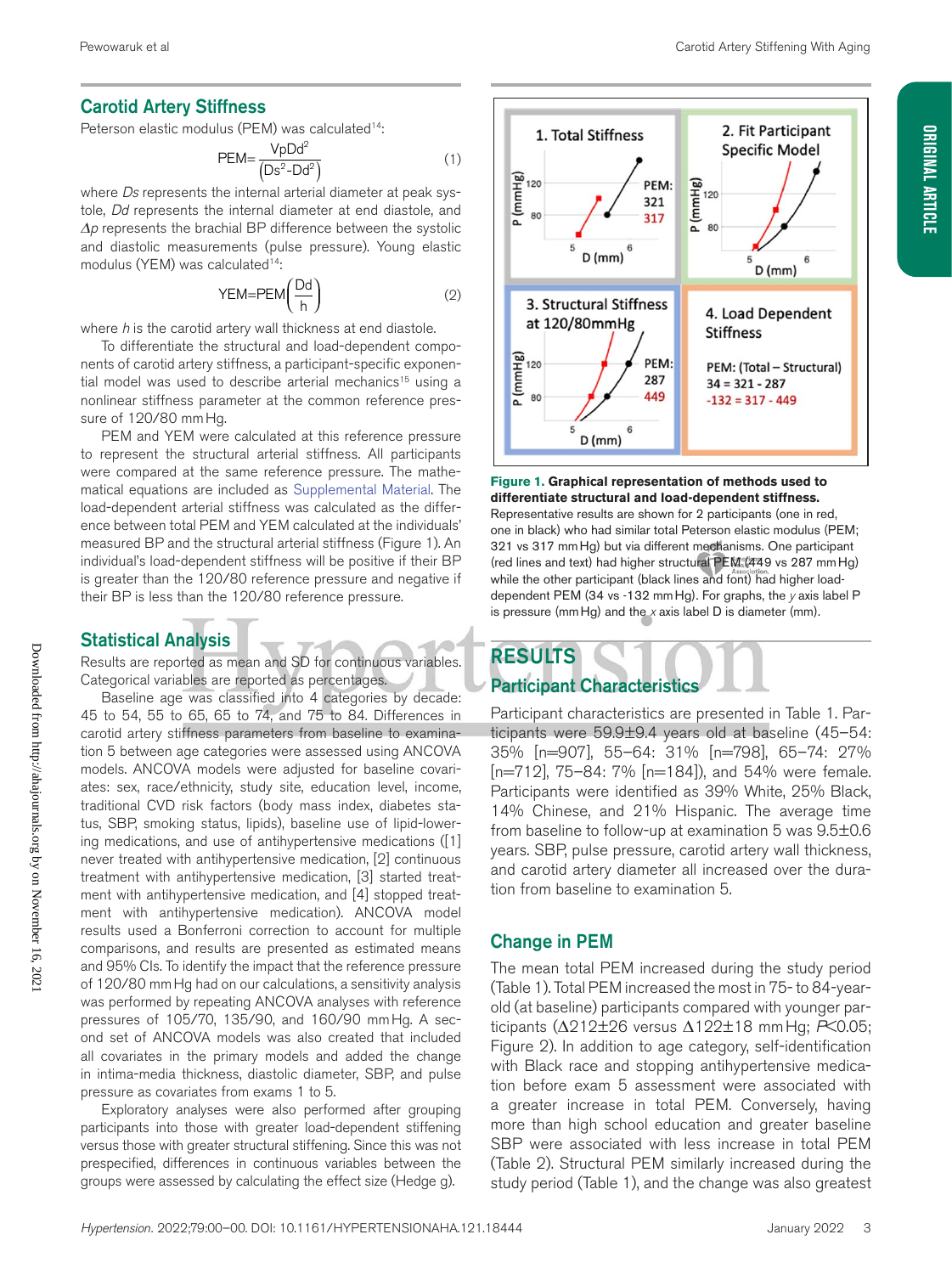| $n = 2604$                           | <b>Baseline</b> | <b>Examination 5</b> |  |  |  |
|--------------------------------------|-----------------|----------------------|--|--|--|
| Age, y                               | 59.9±9.4        | 69.3±9.3             |  |  |  |
| Women, n (%)                         | 1392 (53.5%)    |                      |  |  |  |
| Race/ethnicity, n (%)                |                 |                      |  |  |  |
| White                                | 1020 (39.2%)    |                      |  |  |  |
| <b>Black</b>                         | 656 (25.2%)     |                      |  |  |  |
| Chinese                              | 373 (14.3%)     |                      |  |  |  |
| Hispanic                             | 555 (21.3%)     |                      |  |  |  |
| BP parameters, mm Hg                 |                 |                      |  |  |  |
| <b>SBP</b>                           | 123.2±19.9      | 129.4±18.7           |  |  |  |
| <b>DBP</b>                           | 71.7±10.1       | 69.4±9.7             |  |  |  |
| Pulse pressure                       | 51.6±15.5       | 60.1±15.1            |  |  |  |
| Hypertension, n (%)                  | 1074 (41.2%)    | 1597 (61.3)          |  |  |  |
| Hypertension medication, n (%)       | 740 (28.4%)     | 1363 (52.3%)         |  |  |  |
| Diabetes status, n (%)               |                 |                      |  |  |  |
| Impaired fasting glucose             | 313 (12.0%)     | 549 (21.1%)          |  |  |  |
| Untreated                            | 39 (1.5%)       | 38 (1.5%)            |  |  |  |
| Treated                              | 177 (6.8%)      | 411 (15.8%)          |  |  |  |
| Lipids, mg/dL                        |                 |                      |  |  |  |
| Total cholesterol                    | 193.6±33.8      | 183.3±36.6           |  |  |  |
| Low-density lipoprotein cholesterol  | 117.4±30.5      | 105.6±32.0           |  |  |  |
| High-density lipoprotein cholesterol | 51.8±15.0       | 56.7±17.0            |  |  |  |
| Triglycerides                        | 122.3±62.7      | 105.2±51.9           |  |  |  |
| Lipid-lowering medication, n (%)     | 383 (14.7%)     | 978 (37.6%)          |  |  |  |
| Body mass index, kg/m <sup>2</sup>   | 27.7±5.0        | 27.9±5.3             |  |  |  |
| Smoking, n (%)                       |                 |                      |  |  |  |
| Current                              | 288 (11.1%)     | 188 (7.2%)           |  |  |  |
| Former                               | 924 (35.5%)     | 1185 (45.5%)         |  |  |  |
| Carotid artery dimensions            | .               | .                    |  |  |  |
| Wall thickness, mm                   | $0.74 \pm 0.15$ | $0.82 \pm 0.16$      |  |  |  |
| PSI diameter, mm                     | 6.26±0.74       | $6.43 \pm 0.80$      |  |  |  |
| EDI diameter, mm                     | 5.80±0.70       | 5.99±0.76            |  |  |  |
| Stiffness parameters, mm Hg          | $\cdots$        | $\cdots$             |  |  |  |
| <b>Total PEM</b>                     | 353±200         | 460±312              |  |  |  |
| <b>Structural PEM</b>                | 374±189         | 482±295              |  |  |  |
| Load-dependent PEM                   | $-21\pm 68$     | $-23+88$             |  |  |  |
| <b>Total YEM</b>                     | 2865±1700       | 3481±2555            |  |  |  |
| <b>Structural YEM</b>                | 3140±1660       | 3760±2448            |  |  |  |
| Load-dependent YEM                   | $-275\pm669$    | $-279 + 761$         |  |  |  |

All values are mean and SD. BP indicates blood pressure; DBP, diastolic blood pressure; EDI, end diastolic internal; PEM, Peterson elastic modulus; PSI, peak systolic internal; SBP, systolic blood pressure; and YEM, Young elastic modulus.

in 75- to 84-year-old participants compared with younger age groups (Δ229±26 versus Δ144±18 mmHg; *P*<0.01; Figure 2). Stopping antihypertensive medication was associated with greater increase in structural PEM (Table 2). For the 78 participants who stopped using antihypertensive medications, the estimated increase in structural PEM (Δ210±33 mmHg) was greater than for participants who were continuously treated  $(\Delta 141 \pm 17)$ 



**Figure 2. Estimated means and 95% CIs for total, structural, and load-dependent changes in carotid artery Peterson elastic modulus (PEM) over 10 y of aging by age groups.** Older individuals (75-84, yellow bars) had greater rates of total, structural, and load-dependent stiffening. ANCOVA model covariates were sex, race/ethnicity, education level, income, smoking status, diabetes status, systolic blood pressure, total cholesterol, HDL (high-density lipoprotein) cholesterol, body mass index, antihypertensive medication, and lipid-lowering medication.

mmHg) or were never treated (Δ139±18 mmHg). On average, load-dependent PEM did not increase during the study period (Table 1) although the 75- to 84-yearold participants had an increase that was not observed in younger participants (Δ30±8 versus Δ4±6 mmHg; *P*<0.05; Figure 2). Self-identification with Black race was associated with greater increase in load-dependent PEM (Table 2). Self-identification with Chinese ethnicity, more than high school education, starting antihypertensive medication, greater baseline SBP, and greater baseline HDL cholesterol were associated with less increase in load-dependent PEM (Table 2).

In a second set of ANCOVA models that incorporated the change in IMT, diastolic diameter, SBP, and pulse pressure as covariates (Supplemental Material); race/ ethnicity and educational attainment were no longer significantly associated with changes in total and loaddependent PEM. Cessation of antihypertensive medication was still associated with increased total PEM ( $β=74$ mmHg; *P*=0.02) and structural PEM (β=71 mmHg; *P*=0.02). Starting antihypertensive medication was no longer associated with the change in load-dependent PEM. The change in IMT, diastolic diameter, SBP, and pulse pressure were all significantly associated with changes in total, structural, and load-dependent PEM (Supplemental Material). Changes in SBP and pulse pressure had opposite associations with the different stiffness mechanisms. Increased change in SBP

**Table 1. Participant Characteristics at Baseline and Exam 5**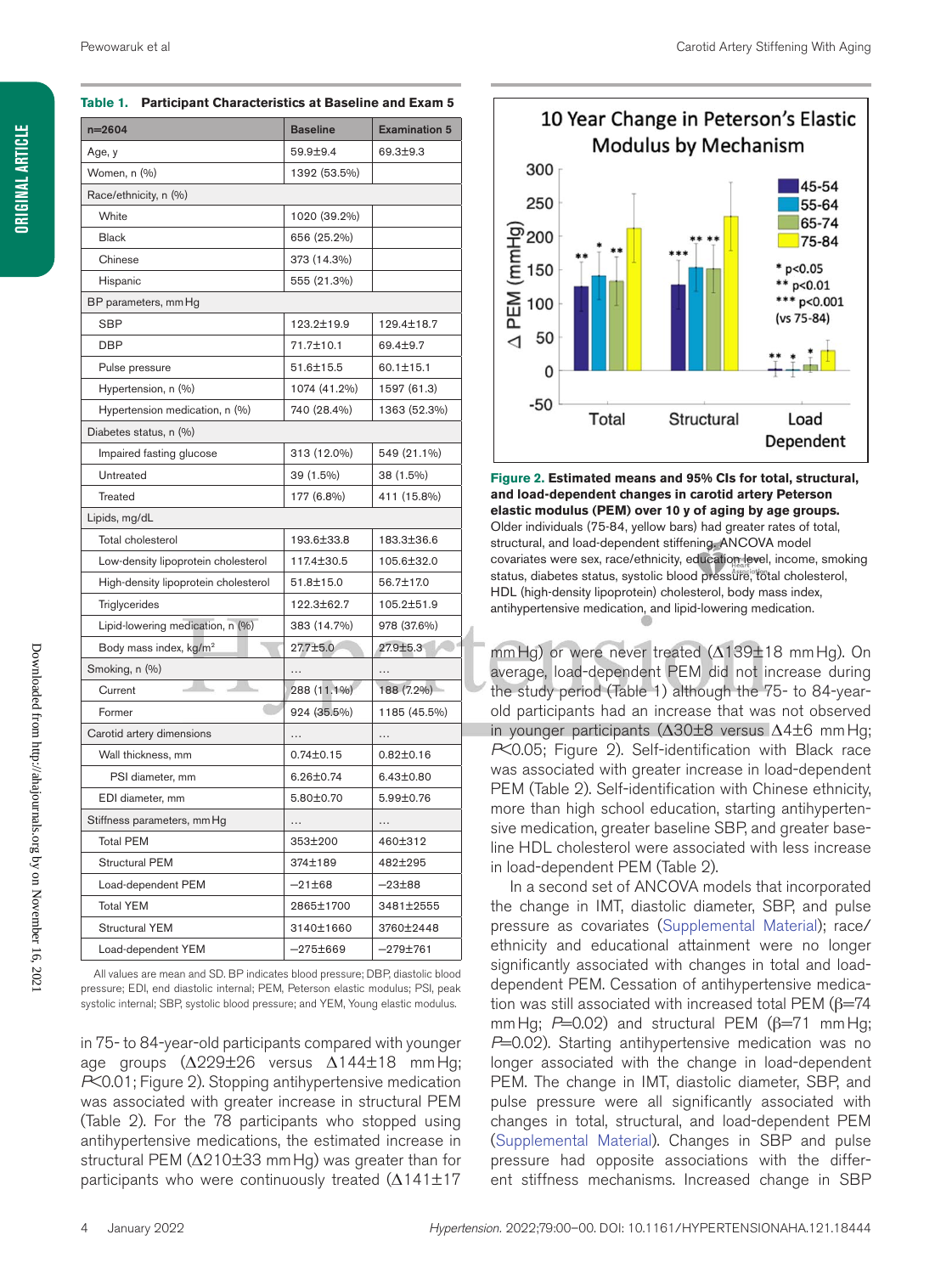# **ORIGINAL ARTICLE Original Article**

| Table 2. Multivariate ANCOVA Model for Change in PEM* |  |
|-------------------------------------------------------|--|
|-------------------------------------------------------|--|

|                                                 | $\beta$ | P value |  |  |
|-------------------------------------------------|---------|---------|--|--|
| Change in total PEM                             |         |         |  |  |
| Age category (vs 75-84)                         |         |         |  |  |
| $45 - 54$                                       | $-129$  | < 0.001 |  |  |
| $55 - 64$                                       | $-104$  | < 0.001 |  |  |
| $65 - 74$                                       | $-99$   | < 0.001 |  |  |
| Black (vs mean)                                 | 26      | 0.02    |  |  |
| More than HS education (vs did not graduate HS) | $-41$   | 0.046   |  |  |
| HTN medication cessation (vs untreated)         | 105     | 0.002   |  |  |
| SBP (per 10 mm Hg)                              | $-19$   | < 0.001 |  |  |
| Change in structural PEM                        |         |         |  |  |
| Age category (vs 75-84)                         |         |         |  |  |
| $45 - 54$                                       | $-102$  | < 0.001 |  |  |
| $55 - 64$                                       | $-76$   | 0.001   |  |  |
| $65 - 74$                                       | $-78$   | 0.001   |  |  |
| HTN medication cessation (vs untreated)         | 89      | 0.007   |  |  |
| Change in load-dependent PEM                    |         |         |  |  |
| Age category (vs 75-84)                         |         |         |  |  |
| $45 - 54$                                       | $-27$   | < 0.001 |  |  |
| $55 - 64$                                       | $-28$   | < 0.001 |  |  |
| $65 - 74$                                       | $-21$   | 0.002   |  |  |
| Black (vs mean)                                 | 9       | < 0.001 |  |  |
| Chinese (vs mean)                               | $-20$   | 0.002   |  |  |
| More than HS education (vs did not graduate HS) | $-12$   | 0.05    |  |  |
| Starting HTN medication (vs untreated)          | $-11$   | 0.02    |  |  |
| SBP (per 10 mm Hg)                              | $-17$   | < 0.001 |  |  |
| HDL cholesterol (per 10 mg/dL)                  | -6      | < 0.001 |  |  |

HDL indicates high-density lipoprotein; HS, high school; HTN, hypertension; PEM, Peterson elastic modulus; and SBP, systolic blood pressure.

\*Only significant predictors are included in the table.

increased total PEM  $(\beta=27 \text{ mmHg per 10 mmHg})$ *P*<0.001), decreased structural PEM (β=−39 mmHg per 10 mmHg; *P*<0.001), and increased load-dependent PEM (β=69 mmHg per 10 mmHg; *P*<0.001). Increased change in pulse pressure increased total PEM  $(\beta=40)$ mmHg per 10 mmHg; *P*<0.001), increased structural PEM (β=81 mmHg per 10 mmHg; *P*<0.001), and decreased load-dependent PEM (β=-41 mm Hg per 10 mmHg; *P*<0.001).

## Change in YEM

The mean total YEM increased during the study period (Table 1). Total YEM increased the most in 75- to 84-year-old participants compared with younger participants (Δ1801±231 versus Δ966±164 mmHg; *P*<0.01; Figure 3). In addition to age category, stopping antihypertensive medication was associated with greater increase in total YEM while high school education and greater baseline SBP were associated with less increase in total YEM (Table 3). Structural YEM similarly increased during



#### **Figure 3. Estimated means and 95% CIs for total, structural, and load-dependent changes in carotid artery Young elastic modulus (YEM) over 10 y of aging.**

Older individuals (75-84) had greater rates of total, structural, and load-dependent stiffening. ANCOVA model covariates were sex, race/ethnicity, education level, income, smoking status, diabetes status, systolic blood pressure, total cholesterol, HDL (highdensity lipoprotein) cholesterol, body mass index, antihypertensive medication, and lipid-lowering medication.

the study period (Table 1), and the change was also the greatest in 75- to 84-year-old participants compared with younger participants (Δ1529±221 versus Δ920±157 mmHg; *P*<0.01; Figure 3). In addition to age category, stopping antihypertensive medication was associated with greater increase in structural YEM (Table 3). The average load-dependent YEM did not increase during the study period (Table 1) although 75- to 84-year-old participants had an increase that was not observed in younger participants (Δ273±67 versus Δ47±48 mmHg; *P*<0.01; Figure 3). In additional to age category, selfidentification with Black race and stopping antihypertensive medication were associated with greater increase in load-dependent YEM (Table 3). Self-identification with Chinese ethnicity, starting antihypertensive medication, greater baseline SBP, and greater baseline HDL cholesterol were associated with less increase in load-dependent YEM (Table 3).

In a second set of ANCOVA models that incorporated the change from exams 1 to 5 in IMT, diastolic diameter, SBP, and pulse pressure as covariates (Supplemental Material), race/ethnicity and educational attainment were no longer significantly associated with changes in YEM. Cessation of antihypertensive medication was still associated with increased total YEM ( $\beta$ =657 mmHg; *P*=0.01) and structural YEM (β=596 mmHg; P=0.02). Antihypertensive medication usage was no longer associated with the change in load-dependent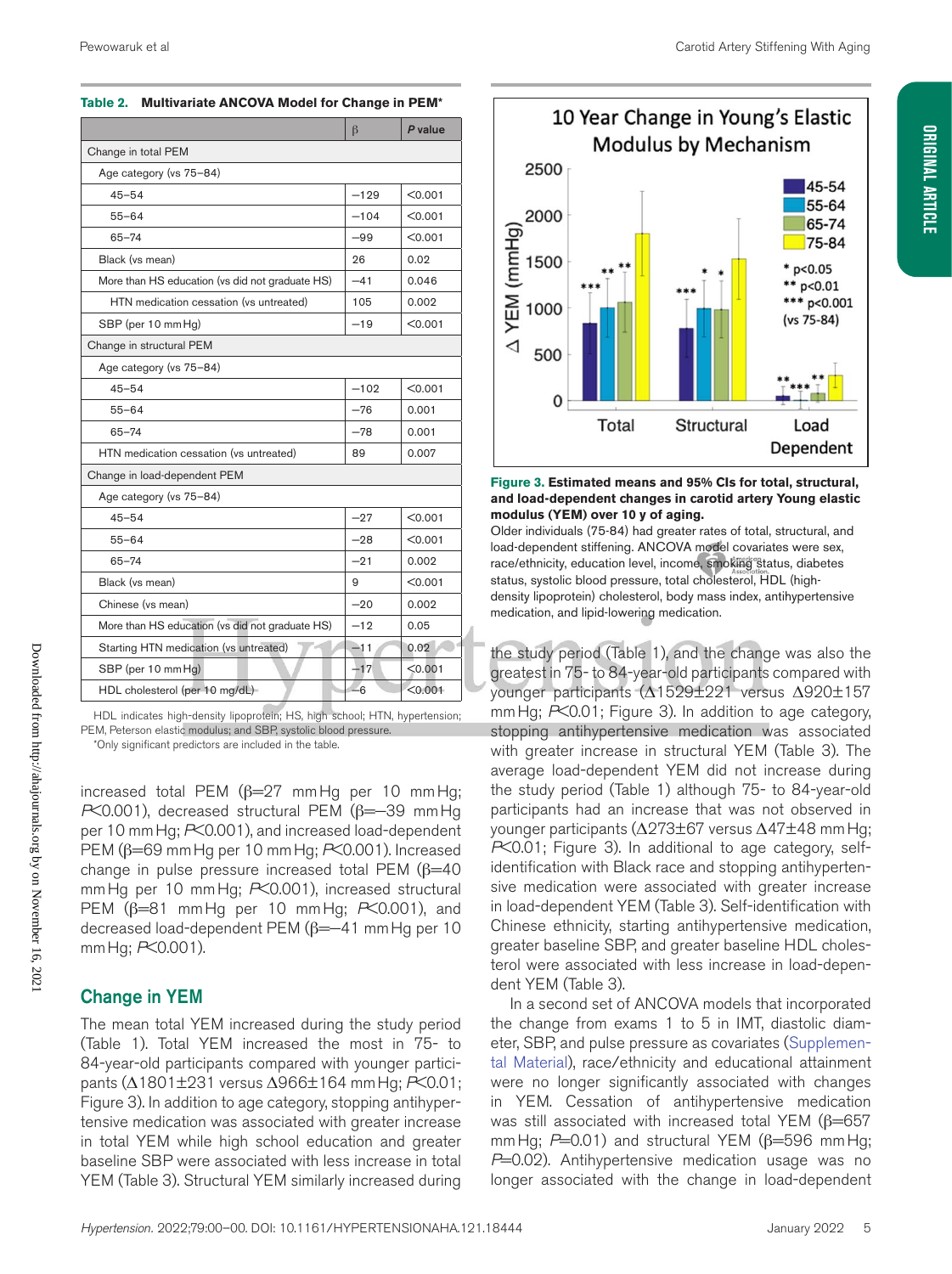#### **Table 3. Multivariate ANCOVA Model for Change in YEM\***

|                                         | $\beta$ | P value |  |  |
|-----------------------------------------|---------|---------|--|--|
| Change in total YEM                     |         |         |  |  |
| Age category (vs 75-84)                 |         |         |  |  |
| $45 - 54$                               | $-966$  | < 0.001 |  |  |
| $55 - 64$                               | $-800$  | < 0.001 |  |  |
| $65 - 74$                               | $-738$  | < 0.001 |  |  |
| HS education (vs did not graduate HS)   | $-380$  | 0.04    |  |  |
| HTN medication cessation (vs untreated) | 1010    | 0.001   |  |  |
| SBP (per 10 mm Hg)                      | $-140$  | < 0.001 |  |  |
| Change in structural YEM                |         |         |  |  |
| Age category (vs 75-84)                 |         |         |  |  |
| $45 - 54$                               | $-747$  | < 0.001 |  |  |
| $55 - 64$                               | $-533$  | 0.008   |  |  |
| $65 - 74$                               | $-544$  | 0.006   |  |  |
| HTN medication cessation (vs untreated) | 840     | 0.003   |  |  |
| Change in load-dependent YEM            |         |         |  |  |
| Age category (vs 75-84)                 |         |         |  |  |
| $45 - 54$                               | $-219$  | < 0.001 |  |  |
| $55 - 64$                               | $-267$  | < 0.001 |  |  |
| $65 - 74$                               | $-194$  | 0.001   |  |  |
| Black (vs mean)                         | 58      | < 0.001 |  |  |
| Chinese (vs mean)                       | $-193$  | < 0.001 |  |  |
| HTN medication cessation (vs untreated) | 170     | 0.05    |  |  |
| Starting HTN medication (vs untreated)  | $-115$  | 0.003   |  |  |
| SBP (per 10 mm Hg)                      | $-167$  | < 0.001 |  |  |
| HDL cholesterol (per 10 mg/dL)          | $-44$   | < 0.001 |  |  |

HDL indicates high-density lipoprotein; HS, high school; HTN, hypertension; SBP, systolic blood pressure; and YEM, Young elastic modulus. \*Only significant predictors are included in the table.

YEM. Changes in SBP and pulse pressure had opposite associations with the different stiffness mechanisms. Increased change in SBP increased total YEM (β=193 mmHg per 10 mmHg; *P*<0.001), decreased structural YEM (β=−419 mmHg per 10 mmHg; *P*<0.001), and increased load-dependent YEM (β=612 mmHg per 10 mmHg; *P*<0.001). Increased change in pulse pressure increased total YEM ( $β=299$  mmHg per 10 mmHg; *P*<0.001), increased structural YEM (β=737 mm Hg per 10 mmHg; *P*<0.001), and decreased load-dependent YEM (β=−438 mmHg per 10 mmHg; *P*<0.001).

## Differences in Stiffness Mechanisms Based on Reference Pressure

Complete results from ANCOVA models using reference pressures of 105/70, 135/90, and 160/90 mmHg are presented in Supplemental Material. Increasing the reference pressure from 120/80 to 135/90 or 160/90 increased the change in structural carotid artery stiffness and decreased the change in load-dependent carotid artery stiffness over the study period. Decreasing the

reference pressure to 105/70 had the opposite effect. For structural stiffness, statistical comparisons between age groups were unaffected by changing the reference pressure. For load-dependent stiffness, decreasing the reference pressure did not affect statistical results by age category, but increasing the reference pressure changed several comparisons between the 75- to 84-year age group and younger age groups to be nonsignificant. Besides age, the other strong predictors of change in load-dependent stiffness (race/ethnicity, starting antihypertensive medication, SBP, HDL cholesterol) were largely still significant predictors after increasing the reference pressure.

## Grouping by Mechanism

On average, structural stiffening accounted for the vast majority of total stiffening, but 27% (n=700) and 37% (n=954) of participants had more load-dependent than structural stiffening based on PEM and YEM, respectively. At baseline, participants with greater load-dependent stiffening were found to have lower SBP and diastolic BP compared with participants with greater structural stiffening (small-to-moderate effect, Hedges g, -0.27 to -0.49). The participants with greater loaddependent stiffening were also found to have greater total stiffness (small-to-moderate effect, Hedges g, 0.31–0.56), greater structural stiffness (moderateto-large effect, Hedges g, 0.50–0.77), lower loaddependent stiffness (small-to-moderate effect, Hedges g, −0.40 to −0.52), and a thinner carotid artery wall (Hedges g, −0.19 to −0.36). Demographics, diabetes status, smoking status, and lipid levels were similar among participants with greater load-dependent stiffening compared with participants with greater structural stiffening. Of note, participants with greater load-dependent stiffening were distributed evenly across age groups. Complete results of the exploratory analysis are presented in Supplemental Material.

## **DISCUSSION**

This study is the first to quantify the age-associated longitudinal changes in structural and load-dependent carotid artery stiffness in a large, multiethnic cohort study with a decade of observation. The major finding of this study was that, on average, the vast majority of the age-associated increases in carotid artery stiffness were due to structural stiffening intrinsic to the arterial wall rather than being a concomitant effect of increased SBP with aging. The rates of both structural and loaddependent carotid artery stiffness increased with age. There was also large individual variability, with up to 37% of participants having greater load-dependent than structural stiffening, which was evenly distributed across age groups. The methods of this study will be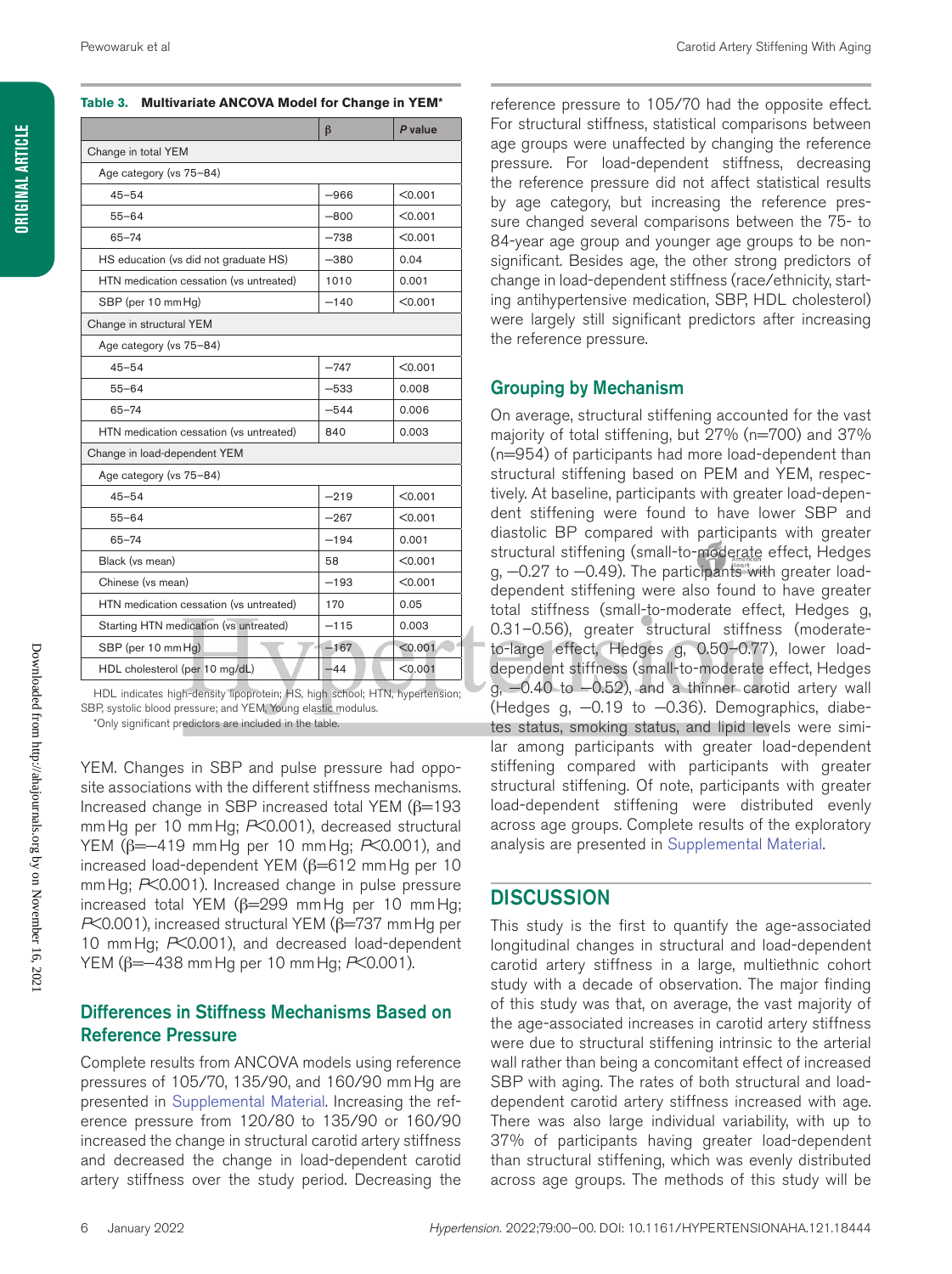**Original Article**

**ORIGINAL ARTICLE** 

useful to evaluate whether therapies can be targeted to reduce structural arterial stiffness and if the deleterious CVD outcomes associated with greater stiffening can also be reduced.

Increased structural arterial stiffness is largely due to changes in the arterial wall including elastin degradation and collagen accumulation.7 New elastin is not generated following the perinatal period, and the half-life of elastin is on the order of decades<sup>16</sup>; therefore, the progressive loss of arterial elastin is expected with aging. The combination elastin degradation and collagen accumulation with aging likely contribute to our finding that the rate of structural carotid artery stiffening increased with age. Besides age, the only predictor of increased changes in structural stiffness in primary ANCOVA models was stopping antihypertensive therapy. In secondary models, greater increases in intima-media thickness were also associated with smaller increases in structural stiffness (Supplemental Material). Intima-media thickening occurs at a greater rate in middle-aged individuals compared with older individuals<sup>10</sup> and may help prevent increases in structural arterial stiffness. Antihypertensive therapy use, baseline SBP, and baseline HDL cholesterol levels were all predictive of changes in load-dependent stiffness. This suggests that load-dependent stiffness is more modifiable than structural stiffness via traditional CVD risk factors, particularly as it relates to individual hypertension management. This discrepancy may also underlie why some but not all studies have found improvements in arterial stiffness with treatment of dyslipidemia.17–19 The methods of this study will be useful in the assessment of therapies and interventions targeted at reducing structural arterial stiffness.

Van der Bruggen et al<sup>20</sup> used similar methods in the CATOD study to quantify changes in structural carotid artery stiffness in hypertensive individuals (58±9 years old) during a 3-year period. The major discrepancies were that the van der Bruggen group found a greater rate of change in structural stiffness and decreases in load-dependent stiffness while we found, on average, no change in load-dependent stiffness. These differences are likely due to the shorter follow-up period and enrollment criteria in CATOD that only included hypertensive individuals with less race/ethnicity and sex diversity than the MESA cohort.

Increased arterial stiffness is believed to be both a cause of hypertension and a consequence of hypertension, creating a positive and detrimental feedback loop through increased pulse pressure and both changes and structural stiffening over time.<sup>2</sup> However, clinical studies utilizing simultaneous carotid ultrasound and tonometry have shown that structural stiffness is not increased in hypertensive individuals, $2^{1,22}$  indicating that increased arterial stiffness in hypertension is primarily due to loaddependent stiffening. The results of our longitudinal analysis support this finding as baseline SBP was a significant

predictor of changes in load-dependent stiffness but not changes in structural stiffness, which was predominantly driven by age. SBP and pulse pressure also had different longitudinal associations as greater increases in SBP increased load-dependent stiffness while greater increases in pulse pressure increased structural stiffness. The associations between changes in BP and arterial stiffness are likely bidirectional.2 With regard to hypertension treatment, previous analysis in MESA found that starting and stopping antihypertensive medications were associated with decreased and increased carotid artery stiffness, respectively.10 The results of the present analysis suggest that starting antihypertensive medication predominately decreased load-dependent stiffness while stopping antihypertensive medication had negative effects on both structural and load-dependent stiffness over the 10-year follow-up period. The mechanisms of how starting or stopping antihypertensive therapy may affect arterial stiffness also are likely dependent on the duration of therapy and the degree of BP control.<sup>23</sup>

While structural stiffening, on average, accounted for the vast majority of increases in carotid artery stiffness over a decade of aging, there was large variability with over 1/3 of participants having greater increases in load-dependent YEM than structural YEM. These participants had a unique pattern of baseline CVD risk factors with lower BP and thinner carotid artery walls, but higher total and structural carotid artery stiffness measures. The observed heterogeneity in mechanisms of arterial stiffness may impact the development of hypertension, CVD, or end organ damage. In patients with end stage renal failure, PWV not decreasing following a successful reduction in BP, possibly indicating elevated structural stiffness, was an independent predictor of both cardiovascular and all-cause mortality.<sup>24</sup> The association of arterial stiffness with incident hypertension, CVD events, and end organ outcomes, including kidney disease, should be a focus of future studies.

Previous analysis of arterial stiffness in MESA has identified associations between carotid artery stiffness, race/ethnicity, and socioeconomic status.<sup>8,10</sup> Novel findings of this study were that race/ethnicity and markers of socioeconomic status (indicated by higher education levels) were significantly associated with changes in load-dependent stiffening but not with structural stiffening over the 10-year period. This finding suggests that disparities in carotid artery stiffness are primarily due to BP control, which is clearly linked to socioeconomic status,<sup>25</sup> not due to intrinsic differences in the artery wall material. Limited access to healthcare and substandard insurance coverage have been identified as key factors driving racial/ethnic disparities in BP control.25 Measuring differences in the mechanisms of arterial stiffness and targeting at-risk racial and ethnic groups could be a novel way to attempt to improve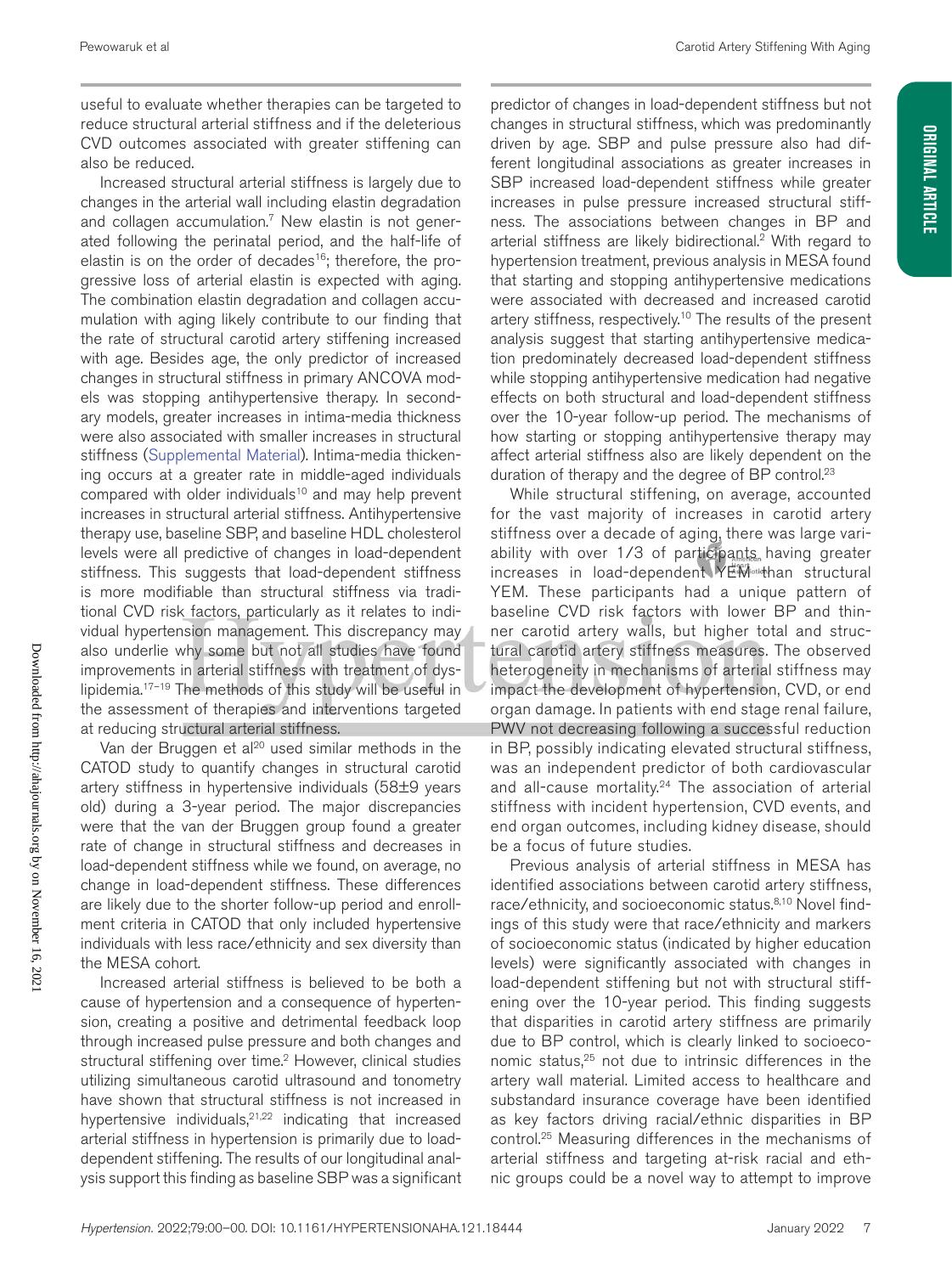these inequities in addition to improving health care access and insurance coverage.

## Limitations

The associations reported in this study cannot confirm causation due to the nonrandomized design. The participants in this analysis were only a subset of the MESA study. There may be a survivorship bias where participants who participated in exam 5 were healthier than the original MESA cohort, but we expect that this bias would increase the chances of a null finding. Like most epidemiological studies, brachial artery BPs were used in place of carotid artery BPs when calculating carotid artery stiffness. The difference between peripheral and central BP decreases with age, which would also result in methodological bias toward a null finding. Sensitivity analysis showed that comparisons of load-dependent stiffness between age groups were dependent on the choice of reference pressure. Differentiating structural from load-dependent stiffness inherently requires comparing stiffness at a common reference BP for all participants. We chose a reference pressure of 120/80, in part, based on prior studies suggesting that arterial stiffness measures should be reported at a standardized loading condition that lies in normal physiological ranges<sup>26</sup> and that a pressure of 120/80 mm Hg more or less represents the common perception of normal resting BP. 27 The other reason for choosing 120/80 mm Hg was to facilitate the comparison of quantitative results between studies.20 Older studies have utilized simultaneous carotid tonometry and carotid ultrasound to calculate structural stiffness at  $100^{21}$  or 110 mm Hg.<sup>22</sup> Lastly, this study did not measure carotid-femoral pulse wave velocity, which is considered the gold standard measure of arterial stiffness.<sup>11</sup>

### **Perspectives**

The major finding of this study was that, on average, the vast majority of the age-associated increases in carotid artery stiffness were due to structural stiffening intrinsic to the arterial wall rather than being a concomitant effect of increased SBP. The longitudinal rates of structural and load-dependent carotid artery stiffening increased with age. There was high individual variability with a large portion of participants having greater load-dependent than structural stiffening. The heterogeneity in arterial stiffening mechanisms with aging may influence CVD development and warrants future investigation.

#### ARTICLE INFORMATION

Received September 20, 2021; accepted October 17, 2021.

#### **Affiliations**

Department of Medicine, Division of Cardiovascular Medicine, University of Wisconsin School of Medicine and Public Health, Madison, WI (R.J.P., C.E.K., M.C.T., J.H.S., A.D.G.). Department of Medicine, Division of Epidemiology, Vanderbilt University, Nashville, TN (Y.T.). University of California Irvine, Edwards Lifesciences Center for Advance Cardiovascular Technology, Department of Biomedical Engineering, Irvine, CA (N.C.C.). Department of Medicine, Division of Cardiovascular Medicine, William S. Middleton Memorial Veteran's Hospital, Madison, WI (A.D.G.).

#### Acknowledgments

We thank the staff and study participants of MESA (Multi-Ethnic Study of Atherosclerosis). We also acknowledge Drs Robyn McClelland, Emmanuel Sampene, and Zhanhai Li for helpful discussions regarding our statistical approach.

#### Sources of Funding

MESA (Multi-Ethnic Study of Atherosclerosis) and the MESA SHARe project are conducted and supported by the National Heart, Lung, and Blood Institute (NHL-BI) in collaboration with the MESA investigators. Support for MESA is provided by contracts N01-HC95159, N01-HC-95160, N01-HC-95161, N01-HC-95162, N01-HC-95163, N01-HC-95164, N01-HC-95165, N01-HC95166, N01- HC-95167, N01-HC-95168, N01-HC-95169, and CTSA UL1-RR-024156. R. Pewowaruk was supported by a T32 HL 07936 Ruth L. Kirschstein National Research Service Award from the National Heart, Lung, and Blood Institute to the University of Wisconsin-Madison Cardiovascular Research Center. This article does not necessarily represent the views or opinions of MESA or the NHLBI. This material is the result of work supported with resources and the use of facilities at the William S. Middleton Memorial VA Hospital, Madison, WI.

#### **Disclosures**

None.

#### REFERENCES

- 1. Laurent S, Boutouyrie P. Arterial stiffness: a new surrogate end point for cardiovascular disease? *J Nephrol*. 2007;20 suppl 12:S45–S50.
- Humphrey JD, Harrison DG, Figueroa CA, Lacolley P, Laurent S. Central artery stiffness in hypertension and aging: a problem with cause and consequence.
- *Circ Res*. 2016;118:379–381. doi: 10.1161/CIRCRESAHA.115.307722 Vlachopoulos C, Aznaouridis K, Stefanadis C. Prediction of cardiovas-
- cular events and all-cause mortality with arterial stiffness: a systematic review and meta-analysis. *J Am Coll Cardiol*. 2010;55:1318–1327. doi: 10.1016/j.jacc.2009.10.061
- 4. Boutouyrie P, Chowienczyk P, Humphrey JD, Mitchell GF. Arterial stiffness and cardiovascular risk in hypertension. *Circ Res*. 2021;128:864–886. doi: 10.1161/CIRCRESAHA.121.318061
- 5. Kaess BM, Rong J, Larson MG, Hamburg NM, Vita JA, Levy D, Benjamin EJ, Vasan RS, Mitchell GF. Aortic stiffness, blood pressure progression, and incident hypertension. *JAMA*. 2012;308:875–881. doi: 10.1001/ 2012.jama.10503
- 6. Mitchell GF. Aortic stiffness, pressure and flow pulsatility, and target organ damage. *J Appl Physiol (1985)*. 2018;125:1871–1880. doi: 10.1152/ japplphysiol.00108.2018
- 7. O'Rourke MF, Hashimoto J. Mechanical factors in arterial aging: a clinical perspective. *J Am Coll Cardiol*. 2007;50:1–13. doi: 10.1016/j.jacc.2006.12.050
- 8. Vaidya D, Heckbert SR, Wasserman BA, Ouyang P. Sex-specific association of age with carotid artery distensibility: multi-ethnic study of atherosclerosis. *J Womens Health (Larchmt)*. 2012;21:516–520. doi: 10.1089/ jwh.2011.3220
- 9. Safar ME. Systolic hypertension in the elderly: arterial wall mechanical properties and the renin-angiotensin-aldosterone system. *J Hypertens*. 2005;23:673–681. doi: 10.1097/01.hjh.0000163130.39149.fe
- 10. Gepner AD, Korcarz CE, Colangelo LA, Hom EK, Tattersall MC, Astor BC, Kaufman JD, Liu K, Stein JH. Longitudinal effects of a decade of aging on carotid artery stiffness: the multiethnic study of atherosclerosis. *Stroke*. 2014;45:48–53. doi: 10.1161/STROKEAHA.113.002649
- 11. Townsend RR, Wilkinson IB, Schiffrin EL, Avolio AP, Chirinos JA, Cockcroft JR, Heffernan KS, Lakatta EG, McEniery CM, Mitchell GF, et al; American Heart Association Council on Hypertension. Recommendations for improving and standardizing vascular research on arterial stiffness: a scientific statement from the American Heart Association. *Hypertension*. 2015;66:698–722. doi: 10.1161/HYP.0000000000000033
- 12. National Institutes of Health, National Heart, Lung, and Blood Institute. Multi‐Ethnic Study of Atherosclerosis (MESA). Biologic Specimen and Data